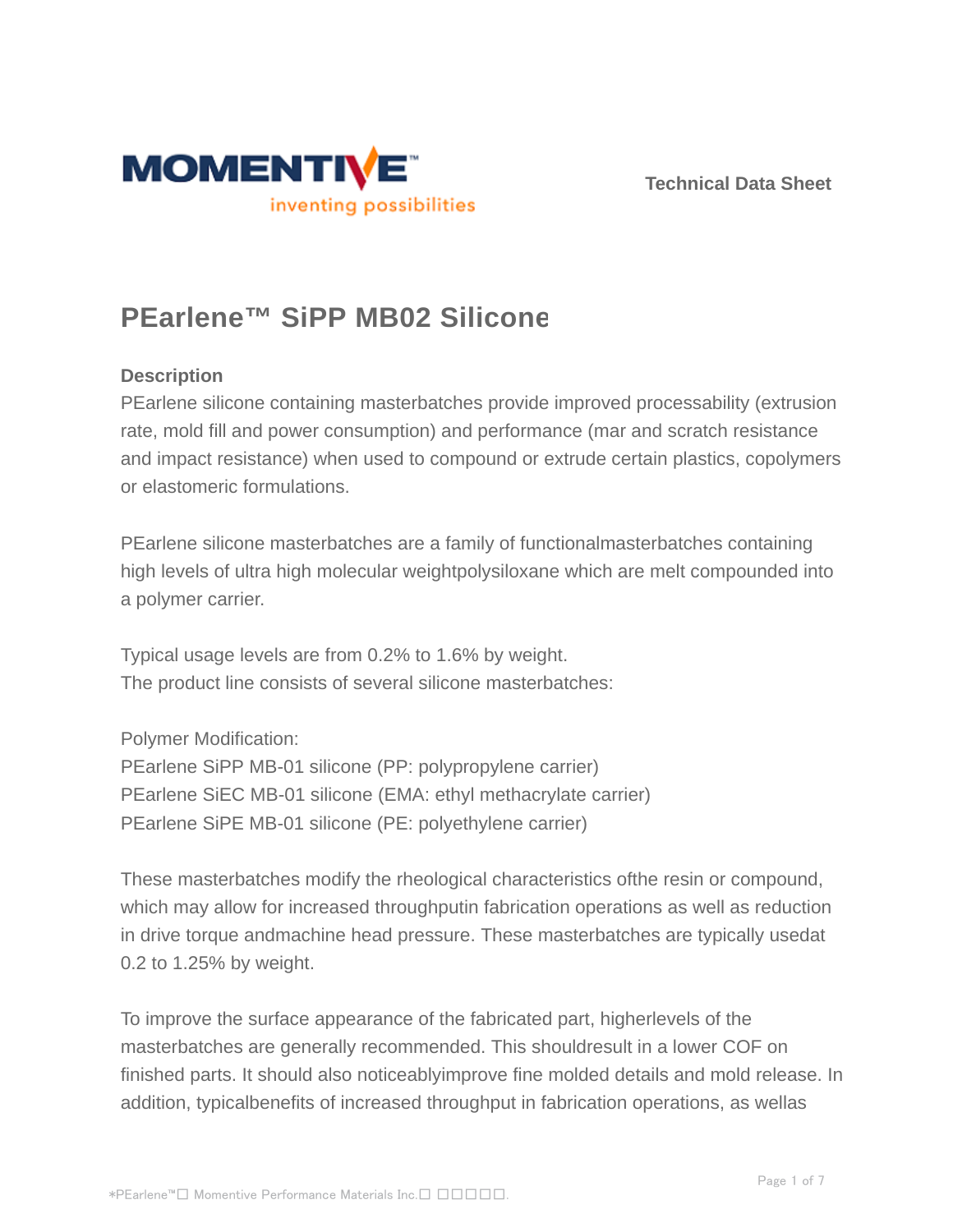reduction in drive torque and head pressure, may allow for asavings in manufacturing variable costs.

Select the carrier compatible with your formulation or check withMomentive Performance Materials for detailed information.

#### **Key Features and Benefits**

- Excellent curl memory, even in high humidity, for longlasting PEarlene silicone containing masterbatches:
- Improved lubricity of fabricated part
- Improved mar resistance
- Improved scratch resistance
- Improved impact resistance
- Increased fabrication line throughput
- Reduced extrusion drive load
- Reduced extruder head pressure
- Increased time between cleanup of extruder, die and mold
- Reduced energy usage in processing

#### **Typical Physical Properties**

| Form                              | Uniform, free flowing pellets                                                                                  |  |
|-----------------------------------|----------------------------------------------------------------------------------------------------------------|--|
| Description                       | Off white, free from foreign materials                                                                         |  |
| Nominal density (gm/cc) at 20°C   | .94-.96                                                                                                        |  |
| MFI (190°C $@$ 2.16 Kg)           | 18.0 g/10 min(PEarlene SiEC MB-01)<br>13.8 g/10 min(PEarlene SiPE MB-01)<br>9.64 g/10 min(PEarlene SiPP MB-01) |  |
| Typical Usage Levels, % by weight | $0.2$ to 1.6                                                                                                   |  |
| Active Ingredients, %             | 50 typically (40 on EMA carrier)                                                                               |  |
| Boiling Point, °C                 | >300                                                                                                           |  |
| Odor                              | <b>Essentially odorless</b>                                                                                    |  |
| Solubility in water               | Insoluble                                                                                                      |  |
| Flashpoint, °C                    | >200 (liquid component)                                                                                        |  |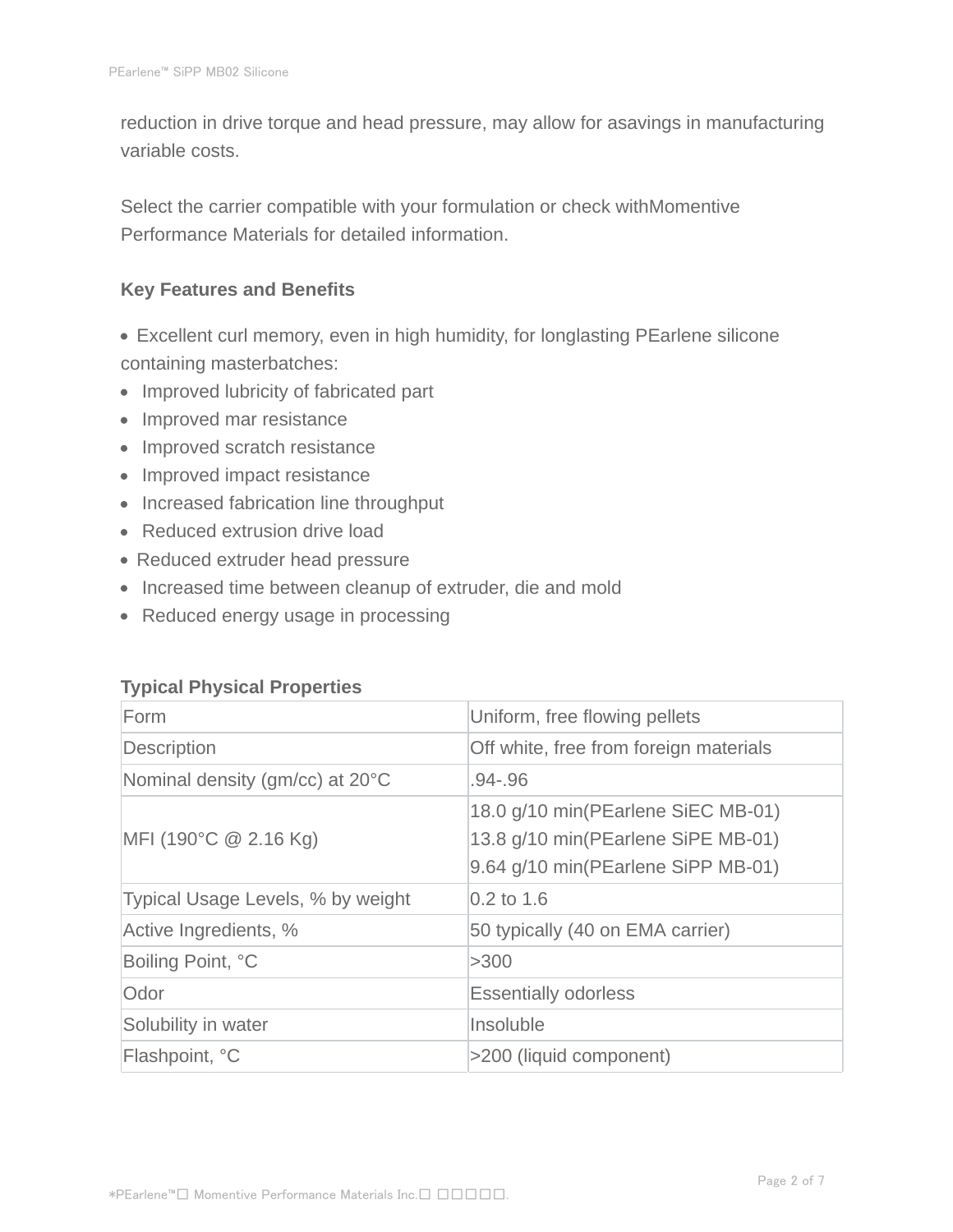| Melting Point, °C | 70 (EMA carriers)   |
|-------------------|---------------------|
|                   | $100$ (PE carriers) |

See MSDS (SDS) and final Technical Bulletin for additional details. Some physical properties may be estimated.

# **Potential Applications**

PEarlene silicone masterbatches may be excellent candidates for consideration in compounding operations and extrusion based fabrication processes including: wire, cable and pipe extrusion; injection and compression molding; blown and cast film; foaming operations (closed and open cell as well as structural); thermoforming; roto molding etc.

These masterbathes are believed to be effective in polyolefins (PP, PE and their copolymers, PVC, PS, SAN, Nylon, PC and ABS).

Generally, the PEarlene silicone masterbatches can be added to the resin or compound during the final melt extrusion or fabrication step. The additive must be homogeneously mixed with the resin or compound in the melt process to yield the full cost effective benefit of the additive. Compounds containing PEarlene silicone masterbatches may be available from your resin or compound supplier.

Compound manufactures can add the masterbatches during continuous or batch melt compounding operations.

Improper mixing or the use of the wrong type or wrong level of additive will not result in the expected performance enhancements.

# **Product Usage**

The PEarlene family of silicone based masterbatches are free flowing, dry, pelleted materials which may be excellent candidates for consideration in formulating into a variety of resin based compounds. The product contains no halogens. The ultra high molecular weight polysiloxanes have been shown to be effective in various applications. The product is used by blending and/or adding to resin or fully or partially formulated compounds and then melt processed. It is critical that the processing provides a homogenous distribution of the masterbatch in the final resin or compound.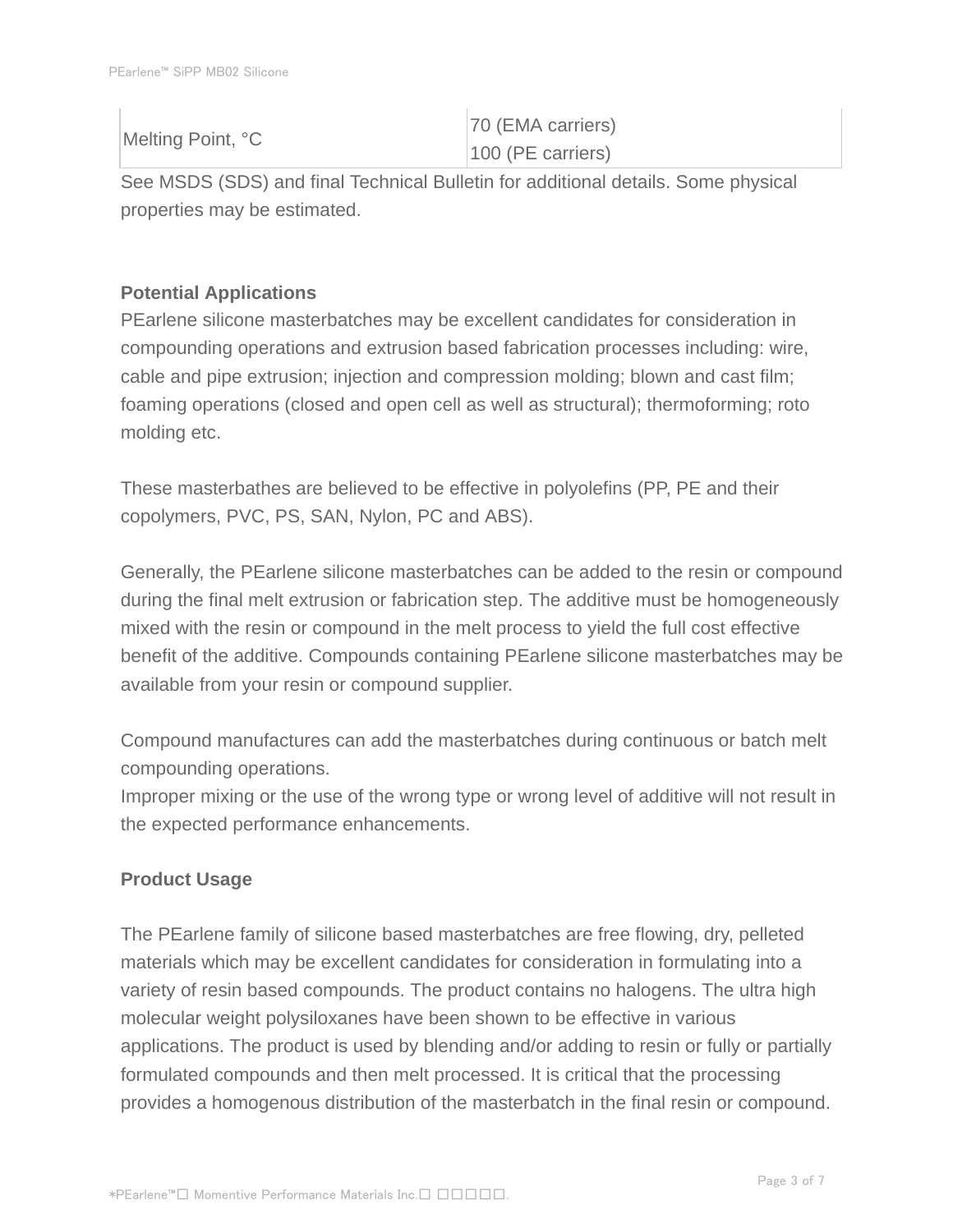The melt processing typically can be accomplished employing the same fabrication conditions normally used for the base compound. Unmodified conventional handling and processing equipment has been used for this step.

The product is essentially odorless and colorless (though some grades are off white). The product will not normally affect the odor or color of the material it is added to especially after final fabrication.

At low addition levels of PEarlene silicone masterbatches (PEarlene SiPE MB-01 silicone, PEarlene SiPP MB-01 silicone and PEarlene SiEC MB-01 silicone), between 0.2% to 1.25% by weight, the resin and/or compound will typically be rheologically modified which may result in an improvement in flow. This may allow for better mold flow and fill, replication of fine mold details with more precision and easier part release without the need for a separate mold release agent. Parts made with these masterbatches are generally less subject to warpage. The process should benefit from an increase in throughput and a reduction in machine torque and pressure, and may thereby lower manufacturing variable costs.

With addition of PEarlene silicone masterbatches (PEarlene SiPE MB-01 silicone, PEarlene SiPP MB-01 silicone and PEarlene SiEC MB-01 silicone) typically the COF of the final part will be improved, the surface finish will be enhanced, and the abrasion resistance and the mar resistance of the fabricated part will be enhanced.

Generally, the tensile and elongation properties of the final products will only be slightly effected by the PEarlene silicone masterbatches even at the highest recommended level of addition and the impact resistance will be improved especially at low temperatures.

#### **Patent Status**

Standard copy to come **Product Safety, Handling and Storage**

Standard copy to come

## **Processing Recommendations**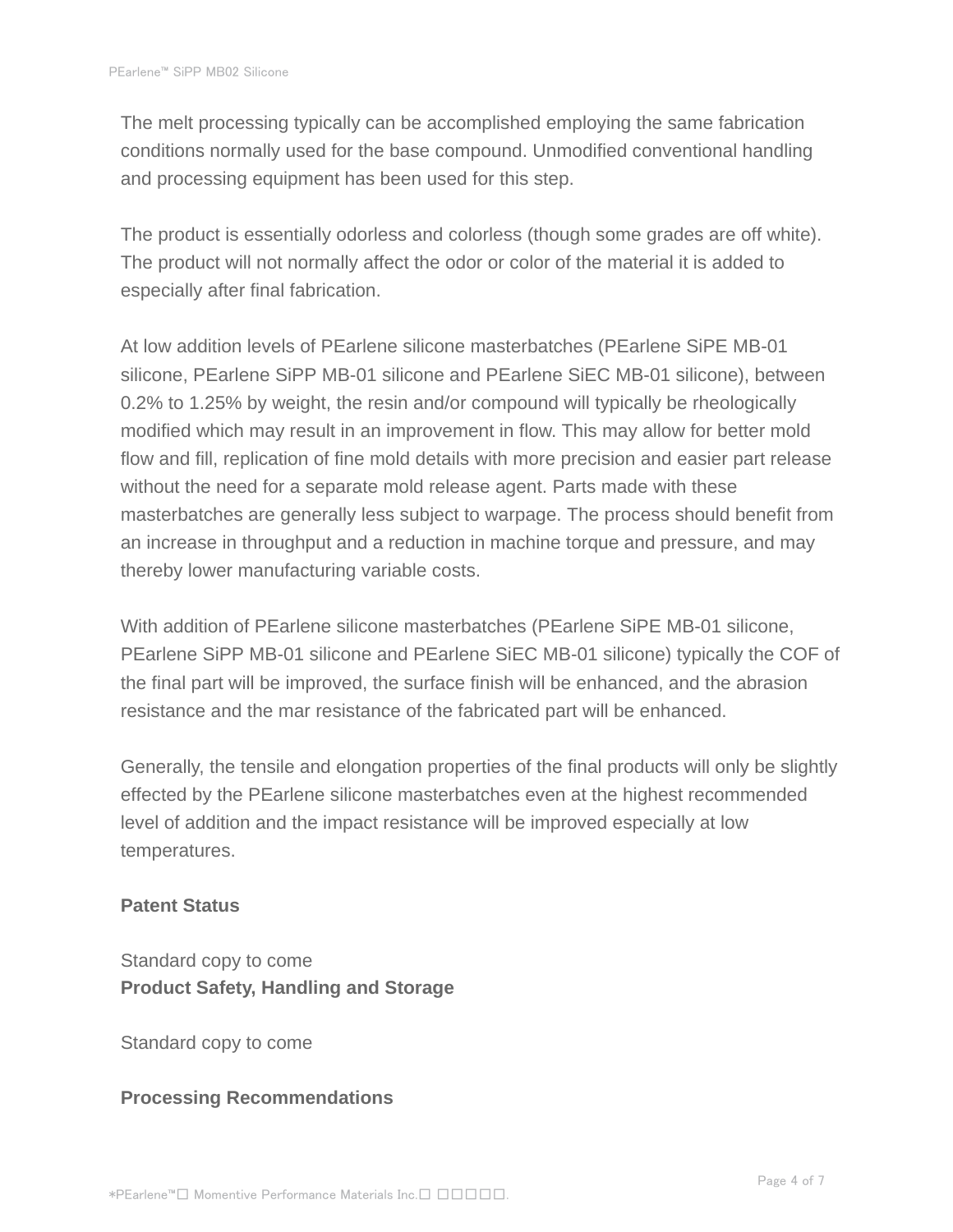The family of PEarlene silicone based masterbatches are added to the formulation and typically processed on conventional equipment under the same processing conditions recommended for the base resins and/or compounds. No special conditions or process modifications are generally required. However, the PEarlene silicone masterbatches must be melt processed under conditions which will assure a high level of homogeneity in the final product. These ultra high molecular weight based polysiloxane based masterbatches may prevent screw slippage.

It should be noted that it might be necessary to increase the extrusion speed and reduce machine temperature settings to get the full benefit of the additional throughput which may be available when using these masterbatches. The process may also benefit from less frequent shut downs for screw, screen, die and tooling cleanup. In addition the cleaning of machine parts will generally require less time and effort. Patent Status Nothing contained herein shall be construed to imply the non existence of any relevant patents or to constitute the permission, inducement or recommendation to practice any invention covered by any patent, without authority from the owner of the patent. Product Safety, Handling and Storage Customers

#### **Limitations**

Standard copy to come

# **Contact Information** Email commercial.services@momentive.com

#### **Telephone**

| <b>Americas</b>        | <b>Latin America</b> | <b>EMEAI- Europe, Middle</b><br>East, Africa & India | <b>ASIA PACIFIC</b> |
|------------------------|----------------------|------------------------------------------------------|---------------------|
| +1 800 295 2392 Brazil |                      | <b>Europe</b>                                        | China               |
| Toll free*             | +55 11 4534 9650     | +390510924300                                        | 800 820 0202        |
| +704 805 6946          | <b>Direct Number</b> | Direct number                                        | Toll free           |
| <b>Direct Number</b>   |                      |                                                      | +86 21 3860 4892    |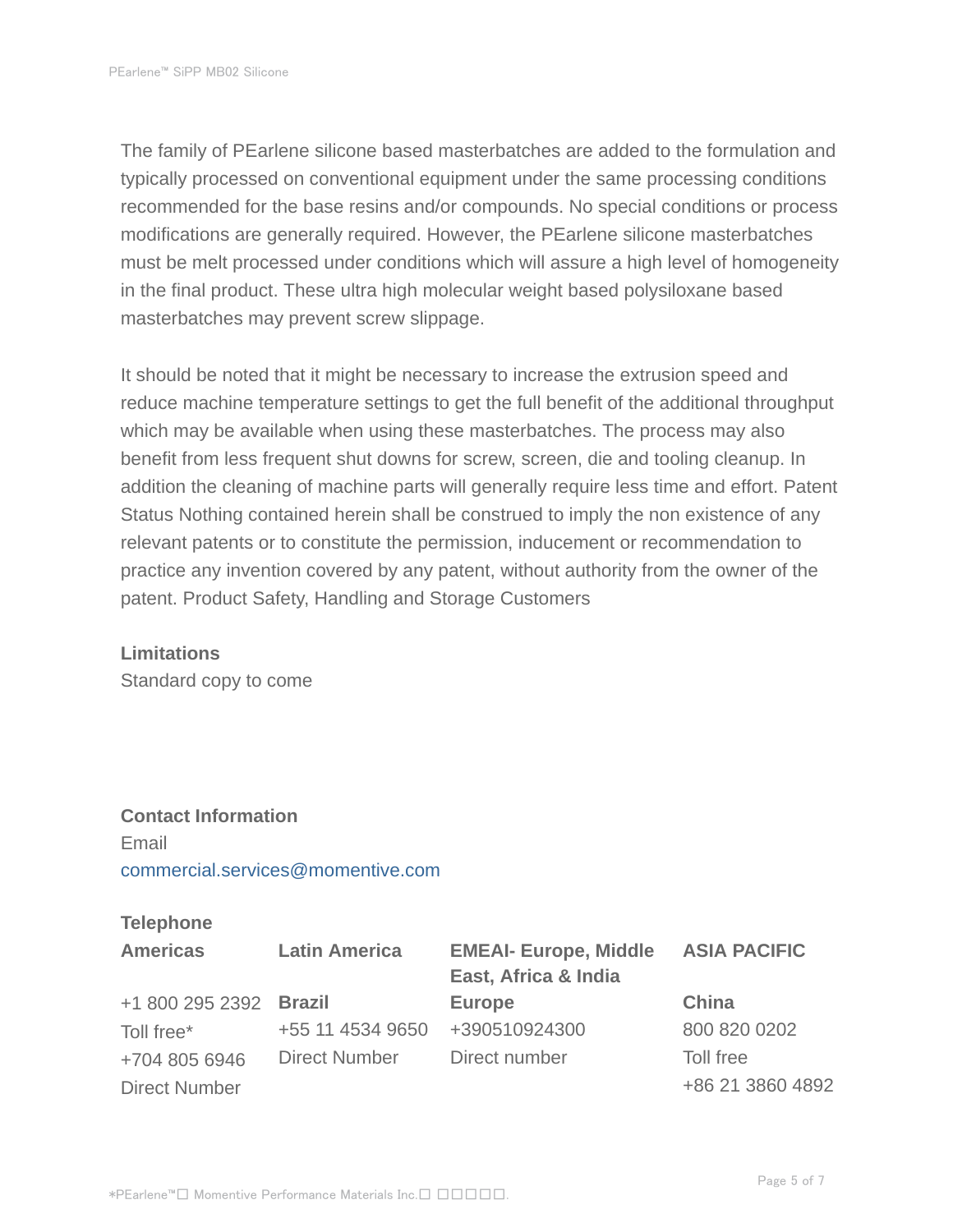|                      |                           | Direct number   |
|----------------------|---------------------------|-----------------|
| <b>Mexico</b>        | India, Middle East &      | Japan           |
| +52 55 2169 7670     | <b>Africa</b>             | +81 3 5544 3111 |
| <b>Direct Number</b> | + 91 44 71212207          | Direct number   |
|                      | Direct number*            |                 |
|                      | *All Middle Eastern       | Korea           |
|                      | countries, Africa, India, | +82 2 6201 4600 |
|                      |                           |                 |

For literature and technical assistance, visit our website at: www.momentive.com

#### **DISCLAIMER:**

**THE MATERIALS, PRODUCTS AND SERVICES OF MOMENTIVE PERFORMANCE MATERIALS INC. AND ITS SUBSIDIARIES AND AFFILIATES (COLLECTIVELY "SUPPLIER"), ARE SOLD SUBJECT TO SUPPLIER'S STANDARD CONDITIONS OF SALE, WHICH ARE INCLUDED IN THE APPLICABLE DISTRIBUTOR OR OTHER SALES AGREEMENT, PRINTED ON THE BACK OF ORDER ACKNOWLEDGMENTS AND INVOICES, AND AVAILABLE UPON REQUEST. ALTHOUGH ANY INFORMATION, RECOMMENDATIONS, OR ADVICE CONTAINED HEREIN IS GIVEN IN GOOD FAITH, SUPPLIER MAKES NO WARRANTY OR GUARANTEE, EXPRESS OR IMPLIED, (i) THAT THE RESULTS DESCRIBED HEREIN WILL BE OBTAINED UNDER END-USE CONDITIONS, OR (ii) AS TO THE EFFECTIVENESS OR SAFETY OF ANY DESIGN INCORPORATING ITS PRODUCTS, MATERIALS, SERVICES, RECOMMENDATIONS OR ADVICE. EXCEPT AS PROVIDED IN SUPPLIER'S STANDARD CONDITIONS OF SALE, SUPPLIER AND ITS REPRESENTATIVES SHALL IN NO EVENT BE RESPONSIBLE FOR ANY LOSS RESULTING FROM ANY USE OF ITS MATERIALS, PRODUCTS OR SERVICES DESCRIBED HEREIN.** Each user bears full responsibility for making its own determination as to the suitability of Supplier's materials, services, recommendations, or advice for its own particular use. Each user must identify and perform all tests and analyses necessary to assure that its finished parts incorporating Supplier's products, materials, or services will be safe and suitable for use under end-use conditions. Nothing in this or any other document, nor any oral recommendation or advice, shall be deemed to alter, vary, supersede, or waive any provision of Supplier's standard Conditions of Sale or this Disclaimer, unless any such modification is specifically agreed to in a writing signed by Supplier. No statement